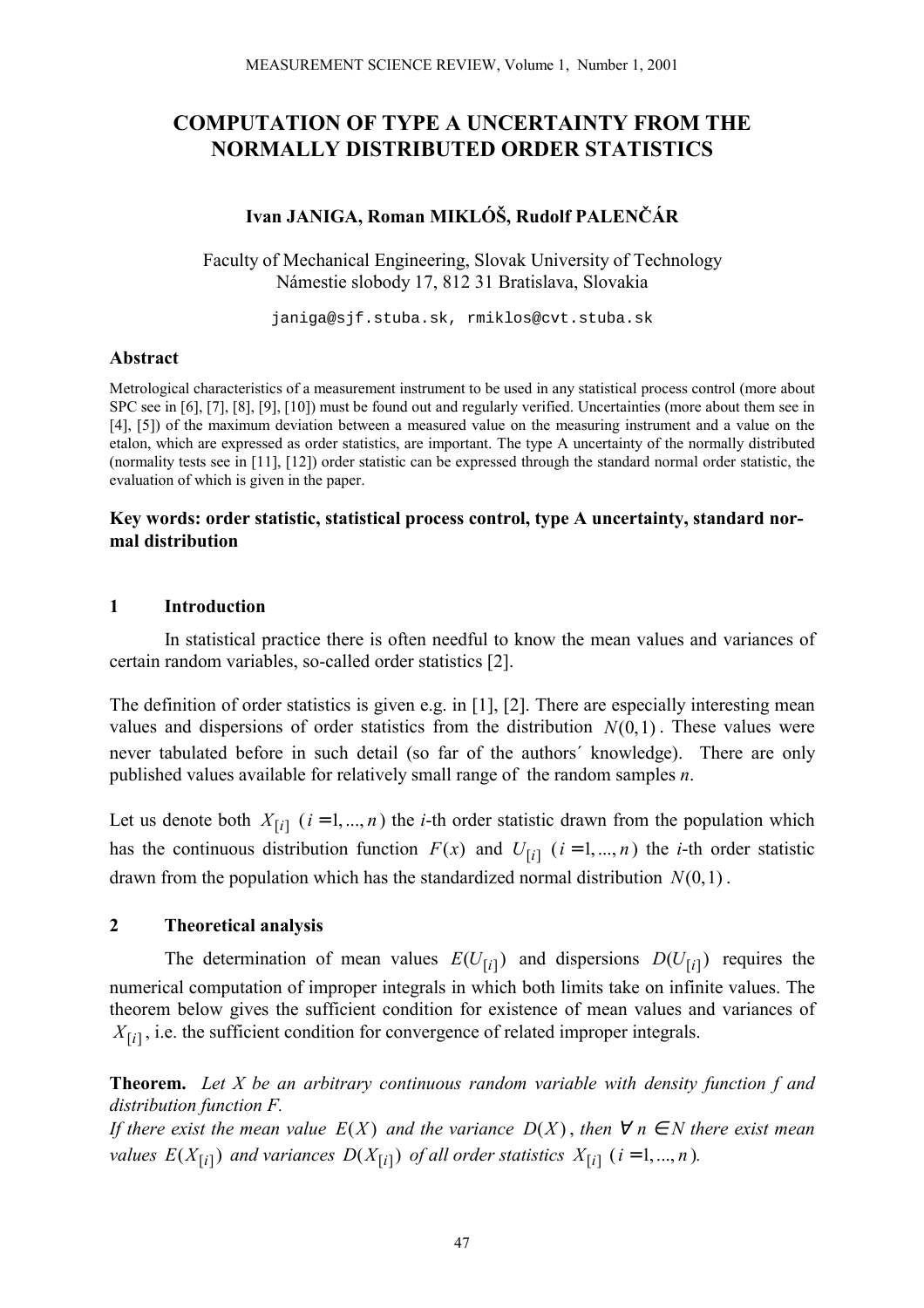*Proof.* The existence assumption and the definitions of mean value and variance of a continuous random variable *X* conclude automatically the convergence of related improper integrals, because

$$
E(X) = \int_{-\infty}^{\infty} xf(x)dx, \qquad D(X) = \int_{-\infty}^{\infty} x^2 f(x)dx - E^2(X)
$$
 (1)

The probability density function  $f_{[i]}(x) = dF_{[i]}(x)/dx$  of statistic  $X_{[i]}$  is given by the formula (see in  $[1]$ ) :

$$
f_{[i]}(x) = \frac{n!}{(i-1)!(n-i)!} [F(x)]^{i-1} [1 - F(x)]^{n-i} f(x), \qquad -\infty < x < +\infty
$$
 (2)

Obviously, the property of distribution  $0 \le F(x) \le 1$  implies, that for  $i = 1, ..., n$  and any  $x \in \mathbb{R}$ the next is valid

$$
\frac{(i-1)!(n-i)!}{n!} f_{[i]}(x) \le f(x)
$$
 (3)

and hence from properties of density  $f(x)$  it follows the satisfaction of the next two conditions

$$
\frac{(i-1)!(n-i)!}{n!}|xf_{[i]}(x)| \le |xf(x)| \tag{4}
$$

$$
\frac{(i-1)!(n-i)!}{n!}x^2 f_{[i]}(x) \le x^2 f(x).
$$
 (5)

Consequently, convergence of integrals (1) and properties (4) and (5) conclude, according to the main criterion for convergence of improper integrals, the convergence of the following integrals

$$
\int_{-\infty}^{\infty} x f_{[i]}(x) dx, \qquad \int_{-\infty}^{\infty} x^2 f_{[i]}(x) dx \tag{6}
$$

Thus, it is appropriate to say, that for any  $n \in N$  and  $i = 1, ..., n$  the existence of mean values  $E(X_{[i]})$  and variances  $D(X_{[i]})$  is established.

This theorem is for the general case and we therefore specialize it further by considering a special case in the following corollary, which establishes that the considered improper integrals are really convergent for  $U_{[i]}$ , thus their numerical treatment will deliver adequate results.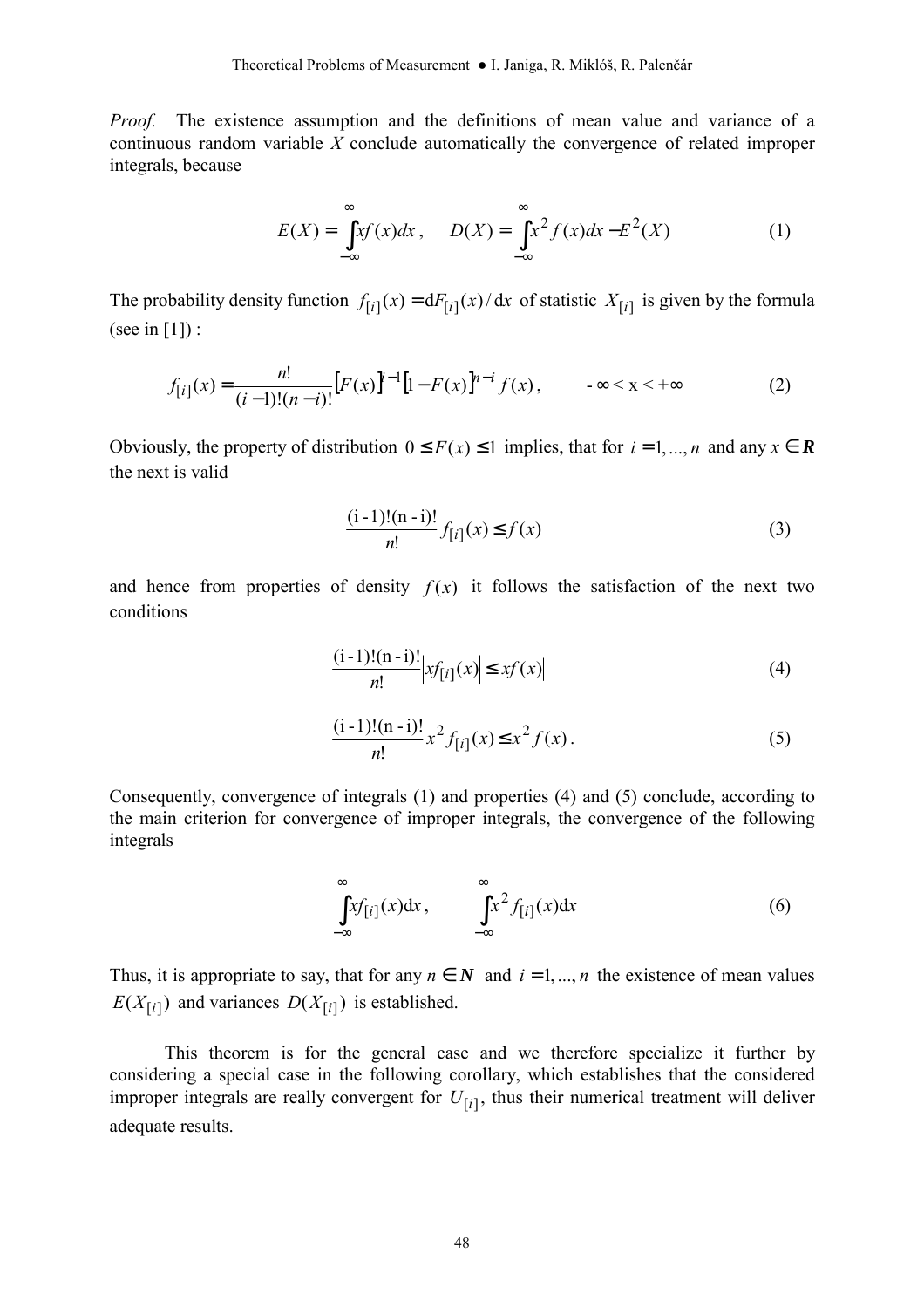**Corollary.** For any  $n \in \mathbb{N}$  there exist mean values  $E(U_{[i]})$  and variances  $D(U_{[i]})$  of all *order statistics*  $U_{[i]}$  ( $i = 1, ..., n$ ).

*Proof.* The assumption  $U \sim N(0, 1)$  implies immediately the existence of mean value  $E(U) = 0$  and variance  $D(U) = 1$ , i.e. the sufficient condition for existence  $E(U_{[i]})$  and  $D(U_{[i]})$  is satisfied. Applying the theorem above gives the result.

#### **3 Numerical computation**

The computation of mean values  $E(U_{[i]})$  and standard errors  $\sigma(U_{[i]}) = \sqrt{D(U_{[i]})}$  was processed in the computer algebra system *Mathematica*, which supports various quadrature methods with practical arbitrary working precision. We used the adaptive *Gauss - Kronrod* method, which is a modification of the classical *Gauss* quadrature method.

In [3] are presented six tables with computed values rounded to four decimal places. In *table 1* and in *table 2* respectively are presented the computed values of  $E(U_{[i]})$  and  $\sigma(U_{[i]})$  for  $n = 1, ..., 30$ . The row number *n* gives the size of the random sample and the column is marked with *k*. In table headings is explained how to determine *i* in *n*-th row and *k*th column.

In other tables are presented only values for *n*-th order statistic i.e.  $E(U_{[n]})$  and  $\sigma(U_{[n]})$ respectively. Table 3 and *table 4* give values for  $n=10, 20, \ldots, 90, 100, 200, \ldots, 900, \ldots$ , further  $1\times10^4$ ,  $2 \times 10^4$ , ..,  $9 \times 10^4$ , ...,  $1 \times 10^6$ ,  $2 \times 10^6$ , ...,  $9 \times 10^6$ . At last, *tables 5* and *6* contain values for *n=10,..,1000* with step 10. The determination of *n* in *i*-th row and *j*-th column is explained in heading of each table.

### **4 Order statistics and the type A uncertainty**

The application of order statistics in a gauge testing process is given in detail in the article [2]. We only note that the *type A uncertainty* of the greatest observed deviation between the gauge measured value and the etalon's value can be expressed as

$$
\sigma(X_{[n]}) = \sigma(U_{[n]}) \cdot \sigma \tag{7}
$$

where  $\sigma$  is the standard deviation of an individual measurement *x*, which is usually unknown so it should be estimated from measurements. A biased estimator of the standard deviation  $\sigma$ is

$$
S = \sqrt{\frac{1}{n-1} \sum_{i=1}^{n} (X_i - \overline{X})^2}
$$
 (8)

Then the *type A uncertainty* of the greatest deviation  $x_{\text{max}}$  is

$$
u_{Ax_{\max}} = \sigma(U_{[n]}) \cdot \sigma. \tag{9}
$$